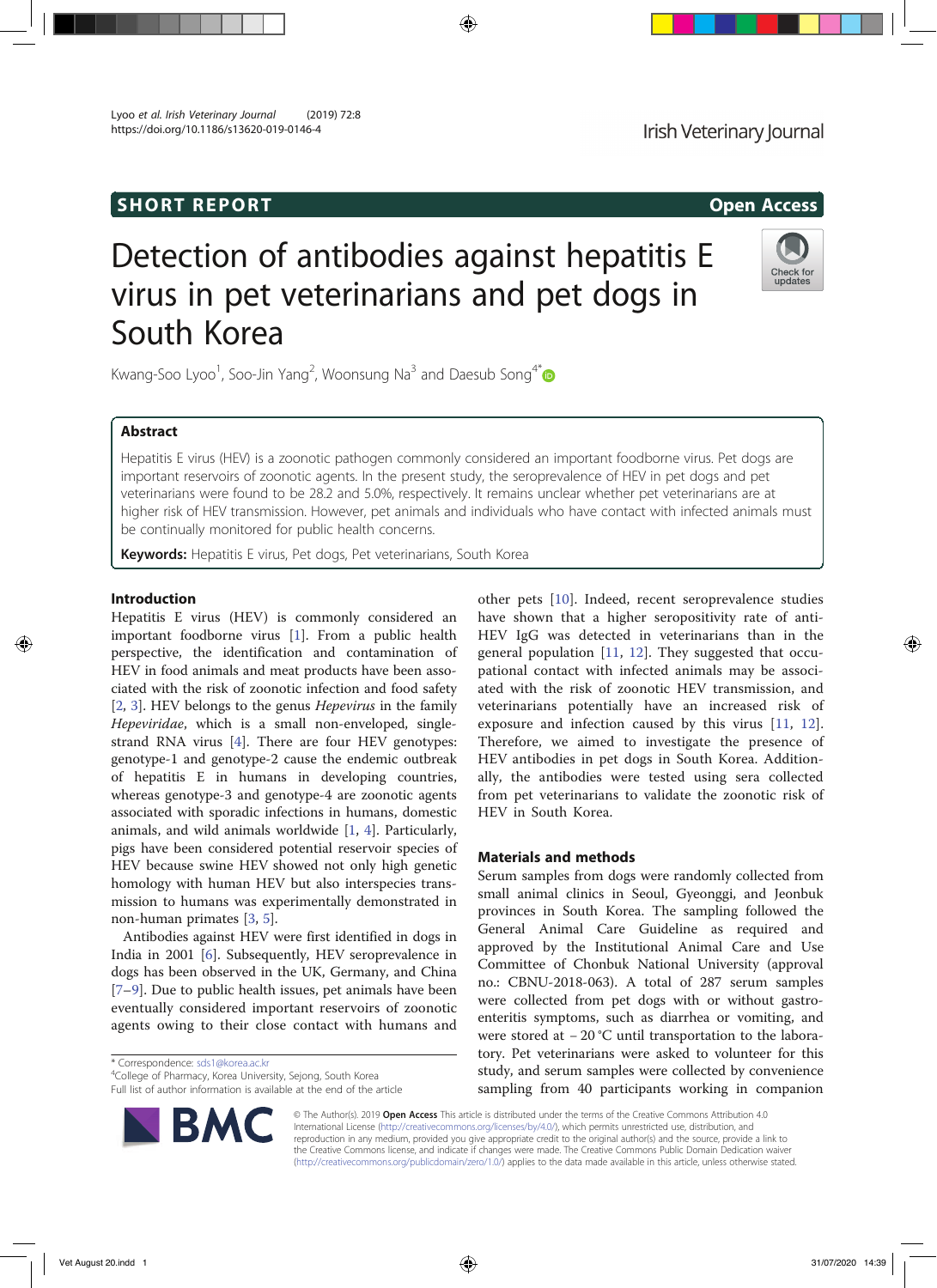Table 1 The seroprevalence of anti-HEV antibody in pet veterinarians and pet dogs

|                | Pet<br>veterinarians | Dogs     |                                                 |       |
|----------------|----------------------|----------|-------------------------------------------------|-------|
|                |                      | symptoms | Gastroenteritis Non-gastroenteritis<br>symptoms | Total |
| Samples        | 40                   | 52       | 235                                             | 287   |
| Seropositive 2 |                      | 16       | 65                                              | 81    |
| Rates          | 5.0%                 | 30.7%    | 27.6%                                           | 28.2% |

Optical density (OD) values of positive samples ranged from 0.33 to 1.26. Negative sera OD values were less than 0.08

animal clinics in Seoul, Gyeonggi, and Jeonbuk provinces in South Korea. This study was approved and performed according to the guidelines of the Institutional Review Board of Chonbuk National University (IRB no.: CBNU-2018-09-003-001). All sera were stored at − 20 °C until transportation to the laboratory.

Anti-HEV IgG antibodies were detected using a commercial ELISA kit (Wantai Biological Pharmacy Co, Beijing, China) according to the manufacturer's instructions. Briefly, 100 μl of dilution buffer was added into microplate wells, then 10 μl of serum sample was added, gently mixed, and incubated at 37 °C for 30 min. After washing, 100 μl of horseradish peroxidase conjugate was added and incubated for 30 min and washed. Onehundred microliters of tetramethylbenzidine substrate was added and incubated at 37 °C for 15 min, then the reaction was stopped. Optical density (OD) was read at 450 nm wavelength using a microplate reader (Model 680) (Bio-Rad, CA, USA), and the cutoff value was calculated as 0.16 plus mean OD value of the negative control based on maximizing true positives and minimizing false negatives. All sera, including a negative control serum, were tested in duplicate. Statistical analyses of seropositivity against HEV in dogs with or without gastroenteritis symptoms were performed using the Fisher's exact test. Values of  $p < 0.05$  were considered statistically significant.

# Results and discussion

Serum samples obtained from pet dogs were divided into two groups according to the presence of gastroenteritis symptoms, such as diarrhea or vomiting. Among the 287 dog serum samples collected from South Korea, the seropositivity rate of the gastroenteritis symptom and non-gastroenteritis symptom groups was 30.7% (16/52) and 27.6% (65/235), respectively. The seropositive rate of both groups was not significantly different  $(p > 0.73)$ , odds ratio: 1.16, 95% confidence interval: 0.60–2.24). Moreover, approximately 5% (2/40) of pet veterinarians tested positive for anti-HEV IgG (Table 1).

Pet dogs are commonly considered a family member, and they have intimate contact with humans in most countries. Hence, zoonotic transmission of foodborne

pathogens could be through direct contact with infected dogs or indirect contact with objects, such as contaminated food. In fact, the transmission of foodborne bacteria, such as Escherichia coli, and Staphylococcus aureus, between dogs and humans has been observed in some cases [13, 14]. Moreover, pet dogs were considered potential reservoirs of the human norovirus because a strain identical to that from a patient with norovirus infection was detected in stool samples of the patient's pet dogs [15]. Therefore, it may be worthwhile to investigate the zoonotic risk of HEV in dogs for public health concern.

In this study, all serum samples from pet dogs were collected from small animal clinics in the metropolitan area, and the overall seropositivity rate was 28%, which is similar to that observed in previous studies showing that seropositivity to HEV among pet dogs ranged from 19 to 30% in urbanized provinces in China [11]. Although the clinical signs of HEV infection in dogs have not yet been demonstrated, we compared the seropositivity rate between both groups of dogs with or without gastroenteritis symptoms. Consequently, the difference in seropositivity to HEV between both groups was statistically insignificant.

To date, only two studies have investigated seroprevalence in pet veterinarians [10, 12]. In a preceding study, the rate of HEV seropositivity was not significantly different between pet veterinarians (9.7%) and the general population (13.3%) in Portugal, and it was suggested that the veterinarians have no increased risk to HEV infection [10]. Conversely, the other study revealed that the rate of HEV seropositivity among pet veterinarians (17.8%) was significantly higher than that of nonveterinarians (5.8%) in Finland [12]. In the present study, the rate of HEV seropositivity among pet veterinarians in South Korea was 5.0%, whereas that the general population was 5.9% according to a previous nationwide survey in South Korea [16]. Therefore, it could be regarded that HEV seropositivity among pet veterinarians and the general population may not be significantly different in South Korea, although the data from different studies could not be directly and statistically compared.

Frequent exposure to animals infected with HEV can lead to an increased risk of viral transmission in humans according to several reports showing that the HEV seroprevalence among swine veterinarians were higher than those of the general population  $[1, 5, 11, 12]$ . However, it remains unclear whether pet veterinarians are at higher risk of HEV transmission from companion animals based on the findings of the present and previous studies [10, 12]. Despite this limitation, pet animals and people who are in direct contact with infected animals must be continually monitored for public health concerns associated with HEV transmission.